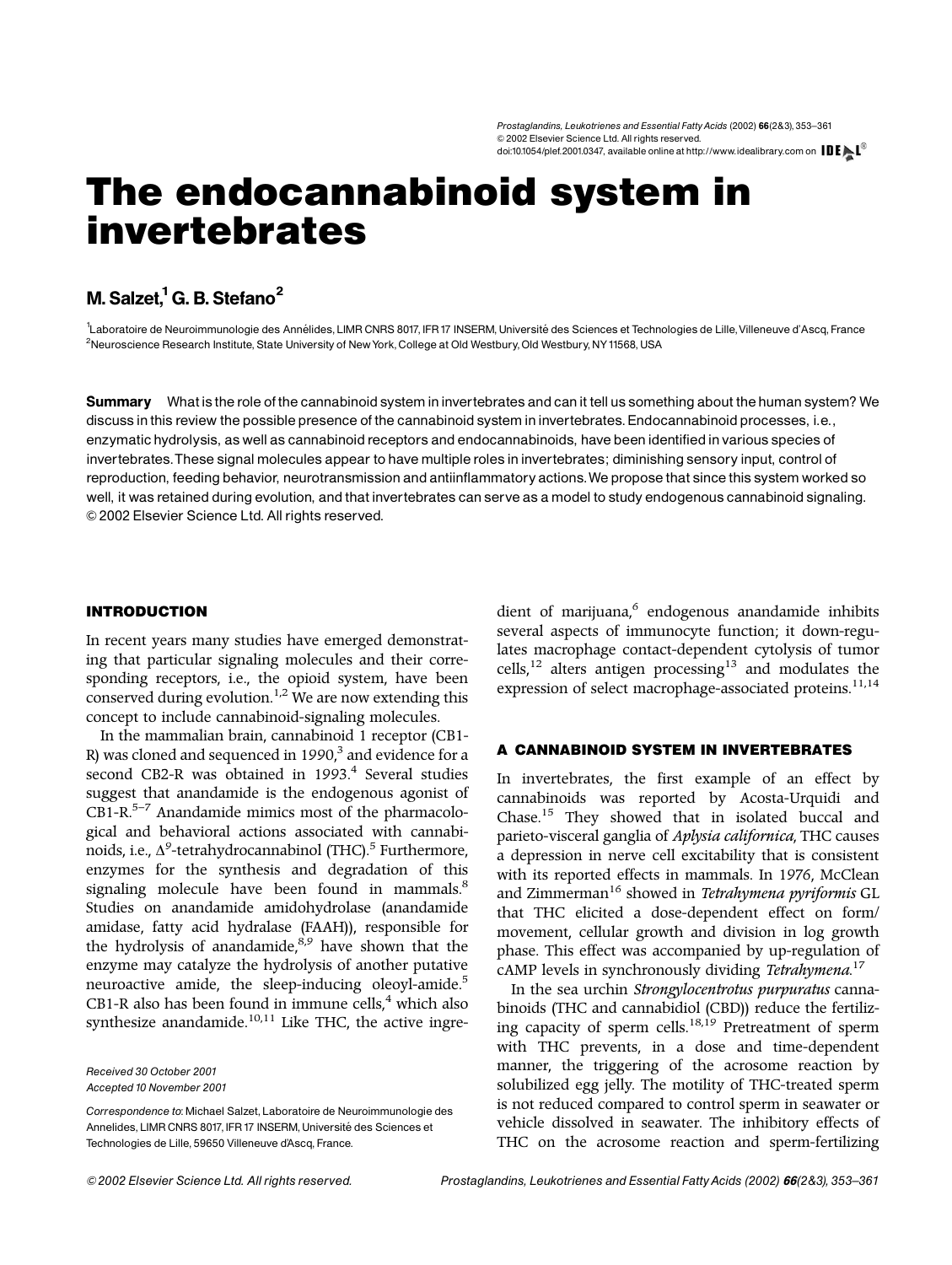capacity are reversible. THC blocks the acrosome reaction by affecting event(s) in the sperm stimulation–secretion coupling mechanism that precedes the opening of ion channels. THC, CBD and cannabinol (CBN) also block the membrane fusion reaction between the sperm plasma membrane and the acrosomal membrane that normally is elicited in response to stimulation by the egg jelly. However, lipid deposits are found in the subacrosomal and centriolar fossae of cannabinoid-treated sperm. The nuclear envelope is fragmented in close proximity to the lipid deposits within the subacrosomal fossa. These data suggested that cannabinoids may activate phospholipase(s) within the sperm. This hypothesis was confirmed by biochemical studies which demonstrate that THC activates phospholipase A2 activity in sperm homogenates.[18–20](#page-7-0) Finally in 1993, Schuel et al. provided additional evidence that a cannabinoid receptor and its natural ligand anandamide in sperm play a role in blocking the acrosome reaction. Binding of anandamide to the cannabinoid receptor modulates the stimulus– secretion coupling in sperm by affecting an event prior to ion channel opening.[18,19](#page-7-0) Further evidence for the existence in sea urchins of an endogenous cannabinoid system was provided by Bisogno et  $aL<sub>1</sub><sup>21</sup>$  $aL<sub>1</sub><sup>21</sup>$  $aL<sub>1</sub><sup>21</sup>$  who showed the presence of anandamide and two related acyl-ethanolamides (palmitoyl- and stearoyl-ethanolamides), as well as enzymatic activities potentially responsible for their biosynthesis and degradation, in ovaries of *Paracentrotus lividus* [\(Table 1\)](#page-2-0). This tissue contains lipid components with the same chromatographic behavior as the *N*-acylphosphatidyl-ethanolamines, the phospholipid precursors of acyl-ethanolamides in mammalian tissues that are capable of releasing anandamide, palmitoyl- and stearoyl-ethanolamides upon digestion with *S. chromofuscus* phospholipase D. Accordingly, whole homogenates from *P. lividus* contained an enzymatic activity capable of converting synthetic [<sup>3</sup> H]*N*-arachidonoyl-phosphatidylethanolamine into [<sup>3</sup>H]anandamide. Moreover, mature ovaries of *P. lividus* were also shown to contain an amidohydrolase activity which catalyzes the hydrolysis of anandamide and palmitoylethanolamide to ethanolamine and the corresponding fatty acids. $21$  This enzyme displayed subcellular distribution, pH/temperature dependency profiles and sensitivity to inhibitors similar but not identical to those of the 'anandamide amidohydrolase' (later named 'fatty acid amide hydrolase') previously described in mammalian tissues. These data support the hypothesis that anandamide or related substances may be oocyte-derived cannabimimetic regulators of sea urchin fertility (see [ref. 4\)](#page-7-0). Further support to this hypothesis was recently provided by Berdyshev, $2$  who found that also oleoyl- and linoleoyl-ethanolamide, but not palmitoylethanolamide, inhibit sea urchin sperm fertilizing capacity. The effect was also exerted by THC

and other cannabinoid agonists but could not be blocked by the CB1-R antagonist SR141716A, suggesting that the sea urchin sperm cannabinoid receptor is different from CB1-R.

Several long-chain acylethanolamides, including endogenous anandamide and palmitoylethanolamide (as well as some of their putative biosynthetic precursors, the *N*acyl-phosphatidylethanolamines), were found in lipid extracts of bivalve mollusks.<sup>[22](#page-7-0)</sup> Analogous to observations in mammalian brain, $^{23}$  $^{23}$  $^{23}$  the amounts of these metabolites, the most abundant being palmitoylethanolamide and stearoylethanolamide, appeared to increase considerably when mussels were extracted 24h after post-mortem. Supporting the presence of cannabinoid signaling in invertebrates is the demonstration, in particulate fractions of membrane homogenates from *Mytilus edulis*, of a highly selective cannabinoid receptor with an immunomodulatory function. In fact, a CBR-1-like cannabinoid receptor is present on immunocytes and microglia from mussels that is coupled to nitric oxide (NO) release<sup>[24](#page-7-0)</sup> [\(Table 1\)](#page-2-0) and whose actions are inhibited by the nitric oxide synthase (NOS) inhibitor *N*-omega-nitro-L-arginine methyl ester (L-NAME<sup>25</sup>). Furthermore, neural tissues from *Mytilus* also contain high-affinity anandamide receptors that are coupled to NO release.<sup>[26](#page-7-0)</sup> It has been demonstrated in these tissues that another cannabinoid agonist, CP55940, can stimulate NO release whereas SR141716A, a selective CB1-R antagonist, blocks NO release in invertebrate and human tissues. $27-29$  These findings suggest that anandamide may be a physiological modulator of NO release in invertebrate ganglia via cannabinoid receptors. Enzymatic activity capable of catalyzing the hydrolysis of anandamide, and displaying pH dependency and inhibitor sensitivity profiles similar to those of mammalian FAAH was also described for *Mytilus*<sup>[30](#page-7-0)</sup> The enzyme  $K_{\rm m}$  and  $V_{\rm max}$  for anandamide were  $29.6 \mu$ M and 73 pmol/mg protein/min, respectively. Interestingly, in *Mytilus*, usually inactive concentrations of anandamide  $(10^{-8}$  and  $10^{-7}$ M) became effective in releasing a substantial amount of NO in the presence of the specific anandamide amidase inhibitor MAFP (2 nM). The inhibitor caused a three-fold increase in NO from *Mytilus* tissues  $(3.2 \pm 1.3 - 9.6 \pm 1.1 \text{ nM})^{26}$  $(3.2 \pm 1.3 - 9.6 \pm 1.1 \text{ nM})^{26}$  $(3.2 \pm 1.3 - 9.6 \pm 1.1 \text{ nM})^{26}$ 

By using gas chromatography-mass spectrometry, we demonstrated the presence of the endocannabinoids anandamide (*N*-arachidonoylethanolamine,  $21.5\pm0.7$  pmol/g) and 2-arachidonoyl-glycerol (147.4 $\pm$  $42.7$  pmol/g), and of the biosynthetic precursor of anandamide, *N*-arachidonylphosphatidyl-ethanolamine (16.5 ± 3.3 pmol/g), in the leech central nervous system (CNS). Anandamide-related molecules such as *N*-palmitoylethanolamine  $(32.4 \pm 1.6 \text{ pmol/g})$  and *N*-linolenoylethanola-mine (5.8 pmol/g) were also detected.<sup>[31](#page-7-0)</sup> We also found an anandamide amidase activity in the leech CNS cytosolic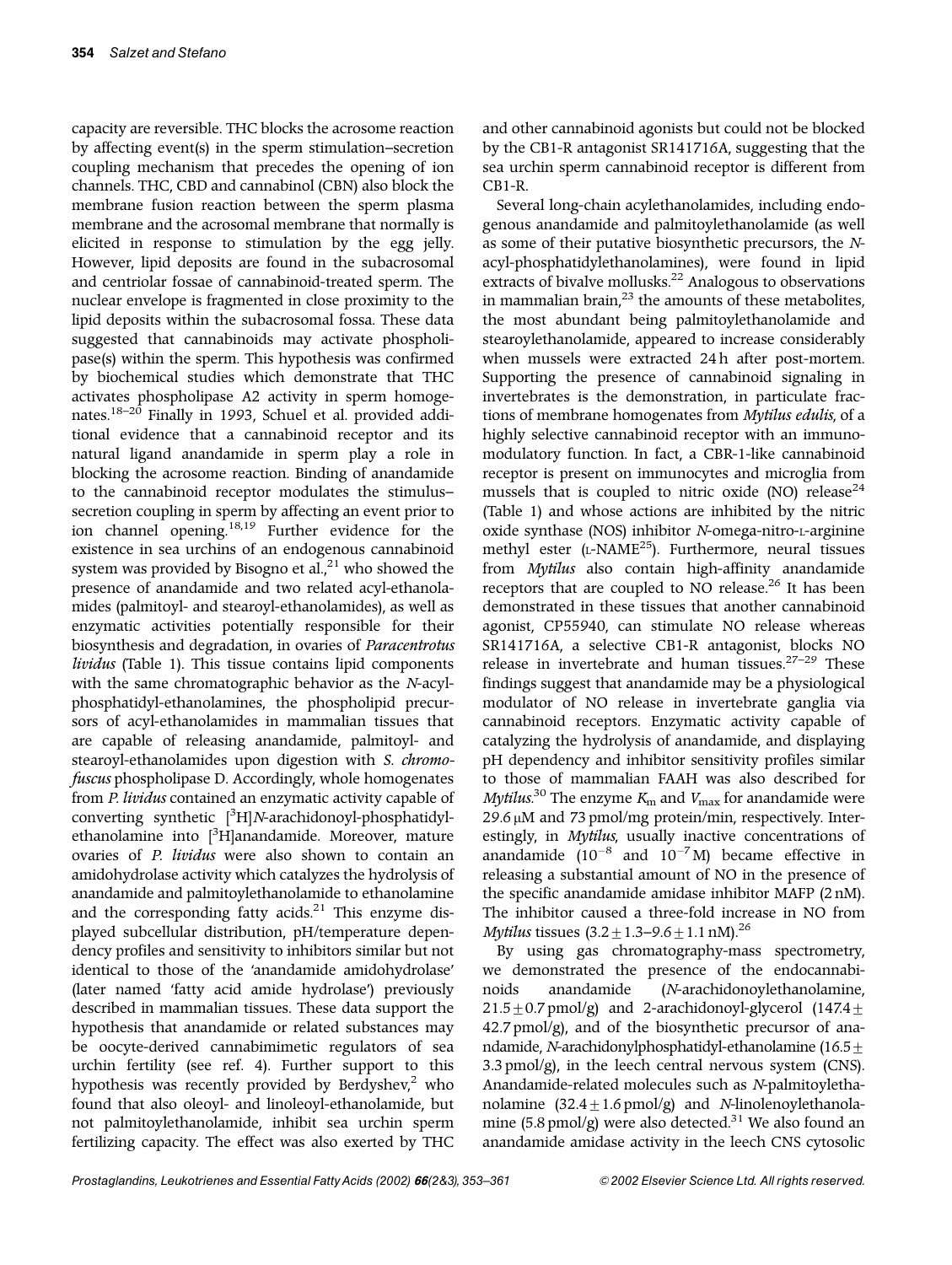#### <span id="page-2-0"></span>**Table 1** Endocannabinoids in invertebrates (MAPF: Methyl arachidonyl fluorophosphonate)

| Phyla       | <b>Species</b>                                               | Ligand                                                                                                                                                                                                                                                                                    | <b>IAAH</b>                                                                                                       | <b>CB-like receptors</b>                                                                 | <b>Biological function</b>                                                                                                   | Ref.                       |
|-------------|--------------------------------------------------------------|-------------------------------------------------------------------------------------------------------------------------------------------------------------------------------------------------------------------------------------------------------------------------------------------|-------------------------------------------------------------------------------------------------------------------|------------------------------------------------------------------------------------------|------------------------------------------------------------------------------------------------------------------------------|----------------------------|
| Sea urchins | Strongylocentratus<br>purpuratus<br>Paracentrotus<br>lividus | Anandamide<br>Anandamide<br>N-arachidonoyl phosphatidyl<br>acylethanolamide<br>Palmitoyl ethanolamide<br>Stearoyl ethanolamide                                                                                                                                                            |                                                                                                                   |                                                                                          | Regulator of fertility                                                                                                       | 20<br>18<br>19             |
| Mollusks    | Mytilus edulis                                               | $2-AG$<br>Anandamide $(K_d: 34 \text{ nM})$<br>N-arachidonoyl phosphatidyl<br>ethanolamine<br>Palmitoyl Ethanolamide<br>Stearoyl ethanolamide                                                                                                                                             | $K_m$ 29.6 $\mu$ M<br>73 pmol/mgprotein/min<br>MAPF (2 nM) inhibits NO<br>release after anandamide<br>application | $K_{d}$<br>of 34.3 nM $B_{\text{max}}$ of 441 fmol/mg<br>protein for anandamide          | 50% excitation<br>concentration<br>(EC 50) for 2 AG<br>on immunocyte<br>cell NO release<br>80.5 nM                           | 22<br>24<br>26<br>44<br>47 |
|             |                                                              |                                                                                                                                                                                                                                                                                           |                                                                                                                   |                                                                                          | 50% excitation<br>concentration<br>(EC 50) for<br>anadamide on<br>ganglia NO<br>release 80.3 nM                              |                            |
|             |                                                              |                                                                                                                                                                                                                                                                                           |                                                                                                                   |                                                                                          | 50% excitation<br>concentration<br>(EC 50) for<br>anadamide-<br>induced<br>invertebrate<br>immunocyte<br>rounding<br>80.4 nM |                            |
|             |                                                              |                                                                                                                                                                                                                                                                                           |                                                                                                                   |                                                                                          | anadamide<br>levels increased<br>post-mortem                                                                                 |                            |
| Annelids    | Hirudo medicinalis                                           | 2-AG: 147.4 pmol/g<br>Anandamide: 21.5 pmol/g<br>N-arachidonoyl phosphatidyl<br>acylethanolamine: 16.4 pmol/g<br>N-palmitoylphosphatidylethanolamine:<br>349 pmol/g<br>N-palmitoyl ethanolamide: 32.3 pmol/g<br>linolenoylethanolamide: 5.8 pmol/g<br>Anandamide ( $K_d$ : 32 nM) ganglia | 14.573 pmol/min/mg<br>46 kDa No inhibition by<br><b>MAPF</b>                                                      | Stimulates NO release<br>cDNA fragment (47%<br>sequence homology with<br>vertebrates)    | Immune<br>response<br>modulation                                                                                             | 11<br>26<br>29<br>31       |
| Cnidarian   | Theromyzon tessulatum<br>Hydra vulgaris                      | 2-AG: 112 pmol/g<br>Anandamide: 15.6 pmol/g<br>N-arachidonoyl phosphatidyl<br>acylethanolamine: 32.4 pmol/g<br>Palmitoyl ethanolamide<br>Stearoyl ethanolamide                                                                                                                            | $K_m$ : 400 µm<br>$V_{\text{max}}$ : 3.4 nmol/min/mg<br>66 kDa<br>Inhibition by MAPF                              | SR141716A (50-100 nM),<br>$K_{\rm d}$ :1.87 nM<br>$B_{\text{max}}$ : 26.7 fmol/mgprotein | Feeding<br>behavior                                                                                                          | $\overline{7}$             |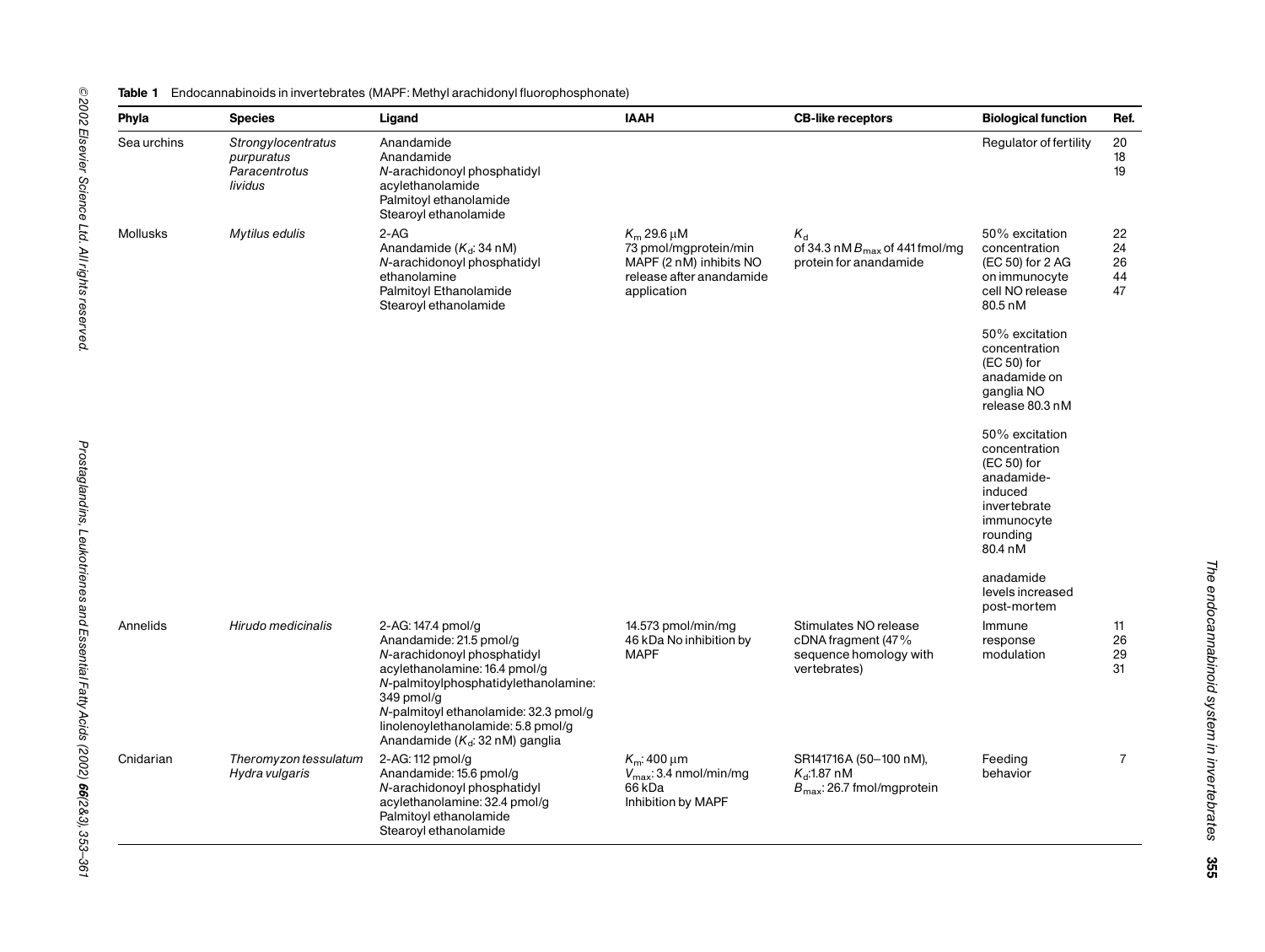fraction with a maximal activity at pH 7 and little sensitivity to typical fatty acid amide hydrolase (FAAH) inhibitors. Using an antiserum directed against the amidase signature sequence, we described the identification and the localization of the leech amidase. Firstly, leech nervous system protein extract was subjected to Western blot analysis, which showed three immunoreactive bands at ca.  $\sim$  42,  $\sim$  46 and  $\sim$  66 kDa. The former and latter bands were very faint and were also detected in whole homogenates from the coelenterate *Hydra vulgaris*, where the presence of CBlR-like endocannabinoids and an FAAH-like activity was reported previously.<sup>[32](#page-8-0)</sup> Secondly, amidase immunohistochemical detection revealed numerous immunoreactive neurons in the CNS of three species of leeches. In addition, some of the amidase-like immunoreactive neurons were shown to be also immunoreactive for CB1R. Finally, we also found that stimulation by anandamide of this receptor leads, as in mammals, to inhibition of cAMP formation, although this effect appeared to be occurring through the previously described anandamide-induced and CB1R-mediated activation of nitric oxide release. Moreover, the gene for the cannabinoid receptor from leech has been partially cloned and sequenced.<sup>[29](#page-7-0)</sup> The cDNA sequence is similar to those obtained from human  $(49\%)^{24}$  $(49\%)^{24}$  $(49\%)^{24}$  and rat  $(47\%)$ CBlR.<sup>3</sup> According to Elphick,<sup>33,34</sup> this cDNA fragment would be a chimeric CB/melanocortin receptor. Its deduced sequence, expresses all the amino acids deemed critical for CBlR function in the transmembrane helix 3 region.[35](#page-8-0) Besides, the CBIR-like receptor, we also have some evidence for a CB2R-like receptor (Salzet, unpublished data). Taken together, these results suggest the existence of a complete and functional cannabinoid system in leeches, which, we surmise, may be involved in the host–parasite relationship.<sup>[36](#page-8-0)</sup>

Finally, evidence for a functional endogenous cannabinoid system was recently obtained in the first animal organism to have evolved a neural network, i.e. the coelenterate *Hydra vulgaris*. [32](#page-8-0) Anandamide (1 nM–1 mM) potently inhibited (up to 45%) the glutathione-induced feeding response by accelerating *Hydra vulgaris* mouth closure. The effect was maximal at 100 nM anandamide and was reversed by the selective antagonist of the CBl subtype of mammalian cannabinoid receptors, SR141716A (50–100 nM). Specific cannabinoid binding sites were detected in membranes from *Hydra* polyps using [<sup>3</sup>H]SR141716A (*K*<sub>d</sub> = 1.87 nM, *B*<sub>max</sub> = 26.7 fmol/mg protein), and increasing anandamide concentrations were found to displace the binding of  $[3H]$ SR141716A to these membranes (*K<sub>i</sub>*=0.505 nM). *Hydra* polyps were also found to contain amounts of anandamide (15.6 pmol/g) and *N*-arachidonoylphosphatidylethanolamine (32.4 pmol/g), as well as 2-arachidonoylglycerol (11.2 nmol/g), similar to those described for the mammalian brain. Finally, a fatty acid amide hydrolase activity  $(V_{\text{max}}=3.4 \text{ nmol/min/mg})$ protein), with subcellular distribution, pH dependency and sensitivity to inhibitors similar to those reported for the mammalian enzyme, but with a lower affinity for anandamide  $(K_m = 400 \,\mu\text{M})$ , also was detected in *Hydra* polyps. These data suggest that the endocannabinoid signaling system plays a physiological role in *Hydra*, i.e., feeding response.

Interestingly, the genomes of the protostomian invertebrates *Drosophila melanogaster* and *Caenorhabditis elegans* do not contain CB1R nor FAAH orthologues.[33](#page-8-0),[34](#page-8-0) According to McPartland et al.<sup>35</sup> BLAST 2.0 sequence alignment with a *D. melanogoster* sequence, CG9753, exhibits 26%, alignment with CBlR amino acid residues 112–412 (64% of the CB1R sequence). In leeches, the isolated fragment (153 amino acid residues) presents in average 48% homology with vertebrate CB1R type.<sup>[29](#page-7-0)</sup> For FAAH, the screening of *Drosophila* and *C. elegans* genomic banks has revealed that these animals expressed  $\alpha$  non-FAAH amidase.<sup>[35](#page-8-0)</sup> In leeches such a type of enzyme has also been demonstrated.<sup>[31](#page-7-0)</sup> These enzymes coded three substitutions in the catalytic core as GGSSGGEG-*CIQ* (in *D. melanogaster*) instead of GGSSGGE*GALI* (in human). Moreover, and surprisingly, no specific binding of the synthetic CB ligands [<sup>3</sup>H]CP55,940 and [ 3 H]SR141716A in a panel of insects (*Apis mellifera, Drosophila melanogaster, Gerris marginatus, Spodoptera frugiperda*, and *Zophobas atratus*) was detected[.35](#page-8-0) A lack of functional CB receptors was confirmed by.the inability of THC and HU210 to activate G-proteins in insect tissues, utilizing a guanosine-5'-O-(3-[(35)]thio)-triphosphate (GTPgammaS) binding assay. This lack of CB receptors appears to be unique in the field of comparative neurobiology. However, it must be noted that only a few insect species were examined. If this observation holds true, it may be due to the fact that endogenous CB ligands are metabolites of arachidonic acid, and insects produce little or no arachidonic acid[.35](#page-8-0)

Taken together, the results reported in several invertebrate species tend to suggest the very ancient origin of this system, ever since the archeametazoans [\(Fig. 1;](#page-4-0) [Table](#page-2-0) [1\).](#page-2-0) The fact that the genomes of the protostomian invertebrates *D. melanogaster* and *C. elegans* do not contain CB1 orthologues may indicate that CB1-like cannabinoid receptors may have evolved after the divergence of deuterostomes (e.g. vertebrates and echi-noderms) and protostomes.<sup>[33](#page-8-0)</sup> However, in the light of the new molecular phylogenetic analyses, it appears that these two organisms and other molting invertebrates (ecdysozoans) are closer to mollusks and annelids (lophotrochozoans) $37$  than previously believed. Recent studies on neurotrophins involved in the development of the nervous system in vertebrates have shown their existence in the molluskan genome but not in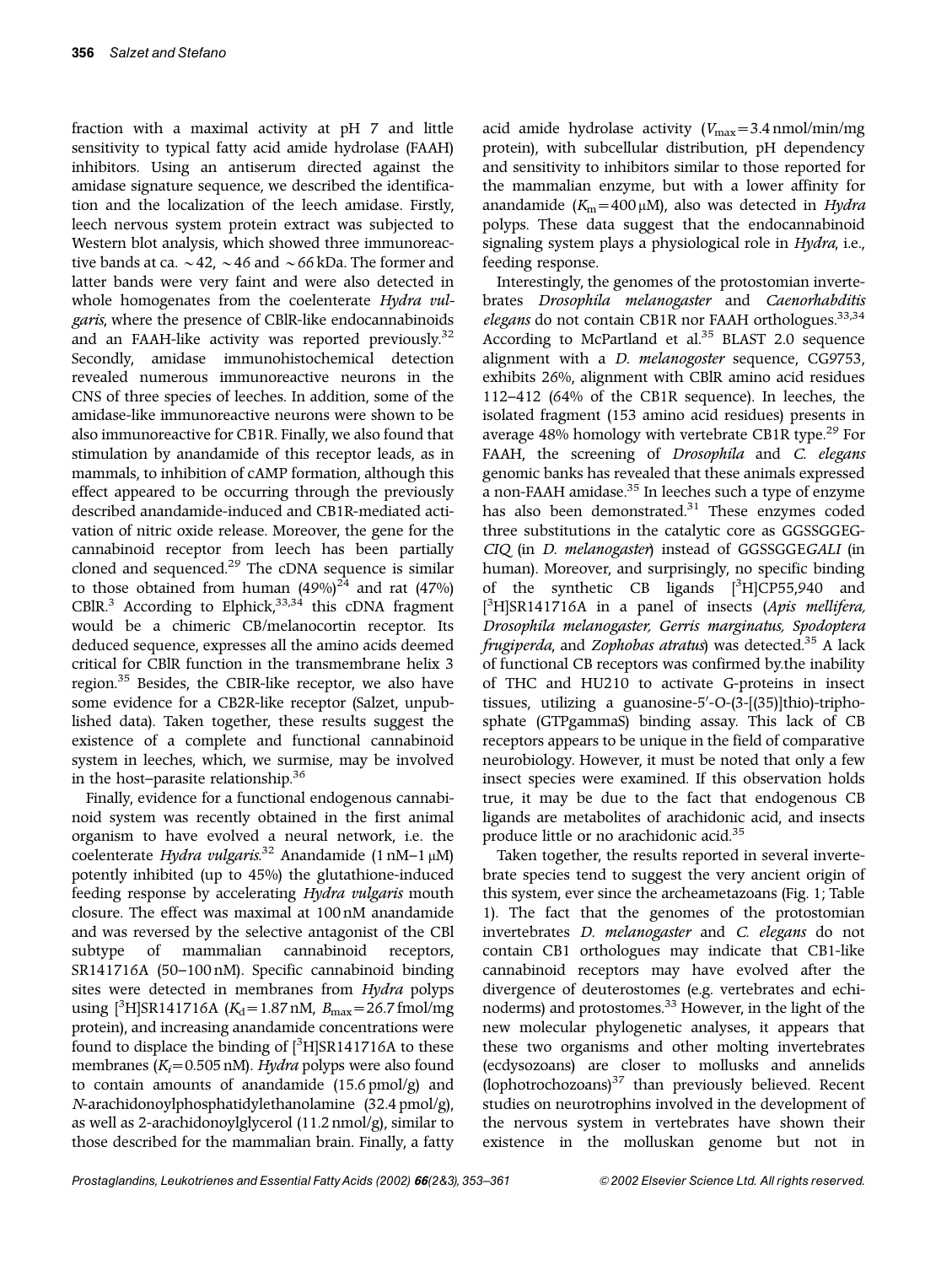<span id="page-4-0"></span>

Fig. 1 Evolution of the endocannabinoid system in invertebrates. The possible role of endocannabinoids in invertebrates is highlighted. This scheme takes into consideration the novel classification according Adoutte et al.<sup>55</sup>

*D. melanogaster* and *C. elegans*. [37](#page-8-0) Same data obtained with beta-thymosin support the existence of an arthropod-nematode clade.<sup>[38](#page-8-0)</sup> The whole of these data tend to demonstrate that studies performed in invertebrates must not focus only on insect and nematode models, and should avoid farfetched generalizations.

### MOLECULAR MECHANISMS OF THE IMMUNE RESPONSE BY CANNABINOIDS IN INVERTEBRATES

Cellular conformational changes induced by exposure of inflammatory cells to diverse signal molecules have been extensively documented.<sup>[39–42](#page-8-0)</sup> Specifically, opioid peptides have been demonstrated to promote cell morphological changes that can be characterized as being amoeboid, $41$ whereas opiate alkaloids induce rounding of cells having an ameboid-like shape for human and invertebrate immunocytes.<sup>[53](#page-8-0)</sup> The evaluation of cellular morphological changes in response to signaling molecules has led to the discovery of cannabinoid and opiate receptors in immunocytes of invertebrates and man.[23–26](#page-7-0)[,39–45](#page-8-0)

We recently revisited an earlier observation noted in invertebrates, namely, that in the presence of sodium nitroprusside, a substance that liberates nitric oxide (NO), invertebrate immunocytes become round,<sup>[46](#page-8-0)</sup> and we extended this observation to leech immunocytes. Recent reports indicate that anandamide can induce NO production in human macrophages and human endothelial cells

as well as in *Mytilus* immunocytes and leech neural tissues.[31,](#page-7-0)[44,45](#page-8-0) Moreover, we also demonstrated that 2-AG acts on *Mytilus edulis* immunocytes,<sup>[45](#page-8-0)</sup> which become round and immobile in correlation with decreased production of cytokines and adhesion molecules, i.e. with an immunosuppressive response. In addition, exposure of these cells to 2-AG results in nitric oxide (NO) release, which is blocked by the NOS inhibitor, L-NAME and by a CB1-R antagonist, but not by a CB2-R antagonist.

We have also demonstrated that both anandamide and *S*-nitroso-*N*-acetyl-DL-penicillamine (SNAP) can cause previously activated and ameboid immunocytes to become round[.47](#page-8-0) Additionally, concomitant administration of anandamide and the NOS inhibitor, L-NAME, significantly inhibited the cannabinoid-induced morphological change, suggesting that anandamide-induced cell conformational changes may be mediated, at least in part, by NO. Further studies using an NO-specific amperometric probe demonstrated an increased production of NO by anandamide-stimulated immunocytes, as noted earlier. The observation that anandamide-induced cell rounding and NO release from these cells are abrogated in the presence of SR14174 as well as L-NAME is consistent with a role for NO in the regulation of cell conformation. In addition, NO may modulate cellular physiological activity since SNAP or anandamide treatment of diverse cell types resulted in rounding and immobilization of the cells. These data suggest that NO that is released following anandamide receptor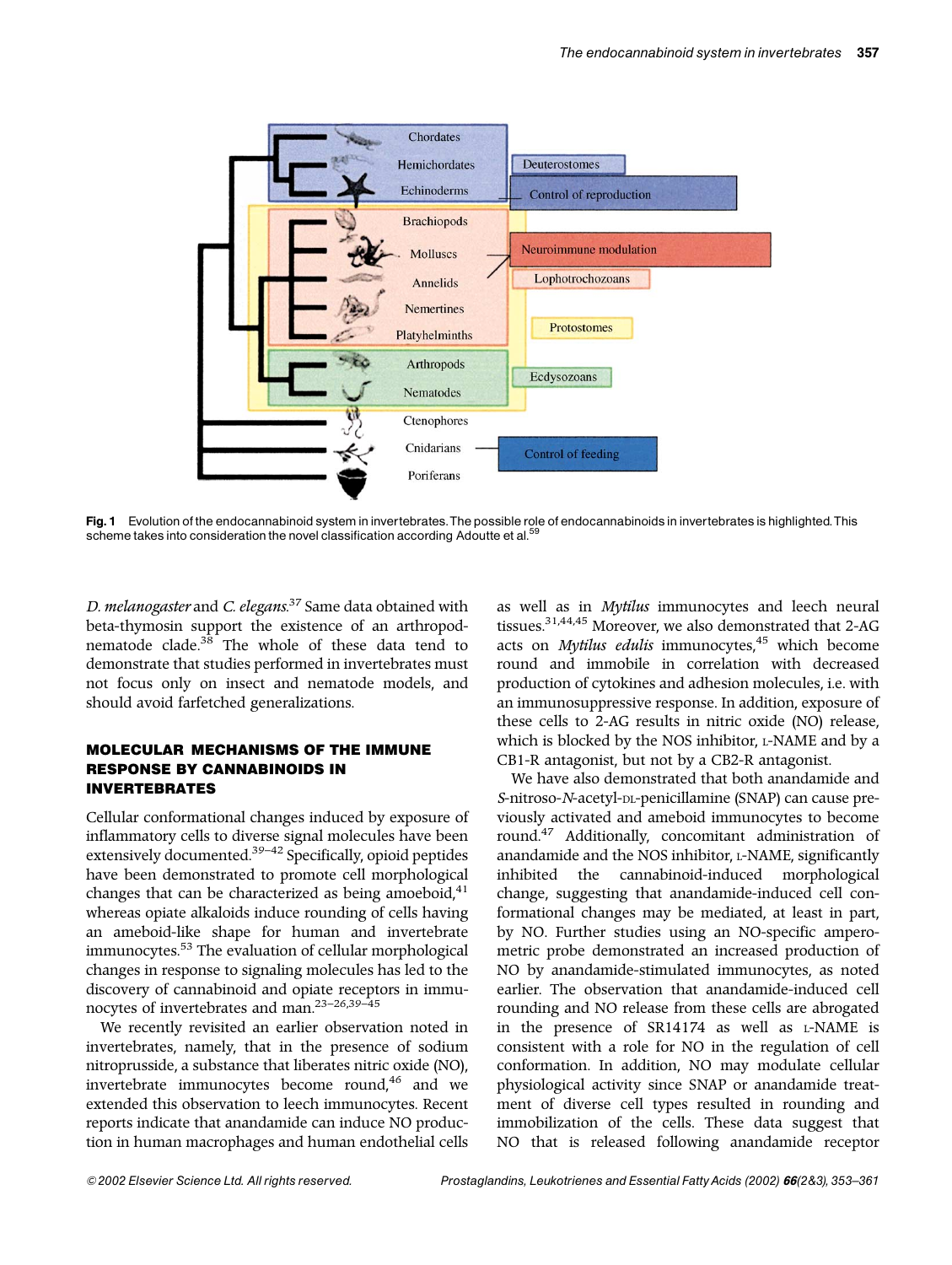activation may mediate the immunosuppressive actions of anandamide on immunocytes.

With regard to the possible molecular mechanism involved in the immobilization and rounding of immu-nocytes we can only speculate.<sup>[48](#page-8-0)</sup> NO is extremely labile and reacts rapidly (within ms) with proteins and molecular oxygen. Once inside the cytosol it activates guanyl cyclase, thereby increasing the levels of cGMP, which triggers a reduction in the intracellular calcium concentration by enhancing its cellular extrusion and intracel-lular sequestration.<sup>[49](#page-8-0)</sup> A mechanism that can account for the inhibition of specific immunocyte adherence, aggregation and chemotaxis, as well as for the immunocyte rounding effect, is the direct effect of NO on actin polymerization.[2](#page-7-0) Moreover, in order for leukocytes to spread (become ameboid) intracellular free calcium must be present. Clearly, once the intracellular calcium level is reduced and adherence is blocked, the cell will assume a rounded conformation due to lack of contact with a surface. Indeed, given the large number of intracellular mechanisms that can be influenced by NO, any combination of its actions could also inhibit select immunocyte, microglia and endothelial cell behaviors. These actions include autoribosylation of glyceraldehyde-3-phosphate dehydrogenase, inhibition of mitochondrial Fe-S enzymes and alteration of cellular adhesion proteins.<sup>[2](#page-7-0)</sup> Thus, the molecular actions of NO on cellular function may explain the rounding effect observed.

It was demonstrated that within 3s of anandamide exposure, calcium transients are stimulated in inverte-brate immunocytes and this effect lasts for about 120 s.<sup>[49](#page-8-0)</sup> Forty seconds following anandamide exposure NO release occurs. Thus, no release is due to anandamide-induced calcium transients. The fact that opioid peptides do not increase  $[Ca^{2+}]$ <sub>i</sub>, indicates the significance of  $Ca^{2+}$  in this process since opioid peptides do not release invertebrate immunocyte NO.<sup>[44](#page-8-0)</sup>

By analogy with mammalian organisms, the final step of this cascade might be the inhibition/stabilization of the cytoplasmic IkB/NFkB-like complex and of the NFkB-like nuclear translocation linked to gene activation with subsequent inhibition of inflammation and cytotoxicity. This hypothesis has recently been strengthened by recent findings obtained in invertebrates. Escoubas' group has described an IkB-like kinase named oIKK in oyster.<sup>50</sup> Hoffmann's team fully described a mammalian NF-KB signaling pathway similar to that controlled by the dorsoventral regulatory gene cassette: Spätzle-Toll-Cactus/ Dorsal. This system is implicated in antifungal response in drosophila immunocytes.<sup>[51,52](#page-8-0)</sup>

We and others have also noted that cannabinoid actions in both man and invertebrates resemble those of opiate alkaloids.[27,28](#page-7-0)[,53](#page-8-0) In this regard, we demonstrated that these signaling systems utilize the same effector system, i.e., NO release, by separate and distinct receptors. However, we also noted that morphine is more potent than anandamide in this regard.<sup>[27,28](#page-7-0)</sup>

The possible role of the endogenous cannabinoid system in the down-regulation of the immune response was also suggested by studies mimicking bacterial infection and septic shock in invertebrate tissues. Stimulation of leeches with lipopolysaccharide (LPS), a potent immune and neural stimulating agent derived from bacteria, results in the release of anandamide from ganglia after a prolonged latency period of 24h in a concentration and time-dependent manner (from  $2.4 \pm 1.1$  to  $78 \pm 12.3$  pmol/mg at 1 µg/ml, *P*<0.005).<sup>[11,31](#page-7-0)</sup> This release might result in the inhibition of immunocytes activation through adenyl cyclase inhibition.

# IMMUNE RESPONSE MODULATION BY CANNABINOIDS IN EXO-PARASITES

A good part of parasites 'stealth' depends on their ability to communicate with the host. In this regard, we and others have found that in some cases parasites use the same signaling molecules that are found in their hosts. We surmise that these common signaling molecules are critical for parasitic–host interaction since such parasites have the ability to modify host processes. Recently, these molecules common to some host and parasites have been increased to include the enkephalins, morphine and endocannabinoids.<sup>[36,44,53](#page-8-0)</sup>

Leeches are exo-parasite that have developed a very effective bite, which is associated with the release of chemicals that inhibit the host's immune response.[1,27,26,](#page-7-0)[54–56](#page-8-0) Opioid neuropeptides are important for 'awakening' the immune and neuroendocrine systems[.55](#page-8-0) However, they are for the most part 'trapped' in their respective precursors, whose processing is initiated upon immunocyte activation.<sup>[53,54](#page-8-0)</sup> We surmise that, when taking its blood meal, the leech injects immunomodulators, i.e., endocannabinoids, into the host to prevent immune opioid peptide processing, thus eliminating the 'early' alert system and simultaneously preventing a general neuroendocrine stress response.<sup>[33](#page-8-0)</sup> This hypothesis also takes into account the ability of this strategy to down-regulate the host endothelial surface, which also responds to these signaling molecules.<sup>[56](#page-8-0)</sup> Based on recent research, we suggest that blockade of leukocytes recruitment is performed by means of opiate alkaloids, i.e., morphine, as well as of endocannabinoids signaling. Furthermore, given the presence of POMC (pro-opiomelanocortin)-derived peptides [\(Fig. 2\)](#page-6-0) that can be coupled to elements of renin-angiotensin<sup>[53,54,56](#page-8-0)</sup> system, the complexity and dynamic nature of this process becomes all the more apparent.<sup>[1,](#page-7-0)[36,53](#page-8-0),[54](#page-8-0)</sup> In support of this early 'shortcircuit' of the host's immune system by the parasite, we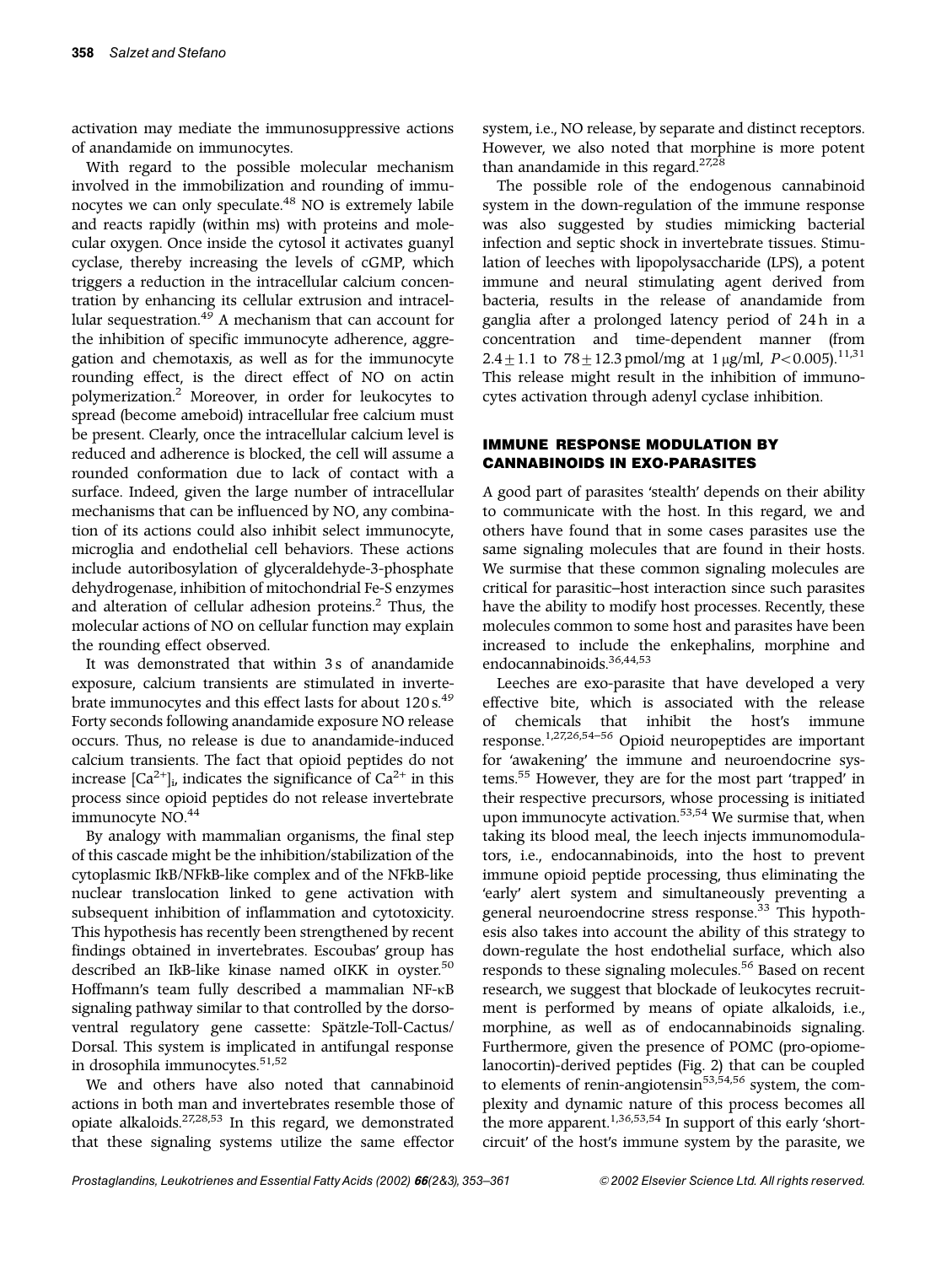<span id="page-6-0"></span>

Fig. 2 Comparison between immune response modulation in vertebrates and in mammals: implication of opioid/POMC-derived peptides. In mammals,THC and anandamide inhibit T lymphocyte proliferation and Thl activity.They also stimulate IgE production but inhibit IgG production. THC and anandamide block cytolysis and phagocytosis of natural killer cells and macrophages, respectively.Moreover, bothmonocytes and invertebrate immunocytes contain POMC, prohormone convertase genes and cannabinoid receptors. After either cognitive stress or pathogen infections, and through autocrine, paracrine or endocrine pathways, these cascade events lead to adrenocorticotropic hormone (ACTH) and  $\alpha$ melanocyte-stimulatinghormone (a-MSH) releasein both animalkingdoms.These peptides, likeTHC and anandamide, are knowntoinhibit T cell proliferation, IgG production, macrophage phagocytosis and NK cell-mediated cytolysis. Hence, these substances inhibit in synergy the immune response.IL, interleukin;TNF-a, tumor necrosis factor-a (with permission from Medecine et Sciences).

have observed that these molecules are stored in the leech salivary glands. These glands form the anatomical structures most needed when the leech bites the host. Thus, during the bite, leeches might also inject substances to block the host pain. In fact, a nociceptive stress due to the injury will lead to an inflammatory response with a greater mobilization of leucocytes to the blood meal.[53,54](#page-8-0) Leeches avoid this response, which would otherwise affect negatively the digestion during the long period of time used to digest the blood meal. The challenge is to block the peripheral nociception immediately during the bite. In this context, the production of endocannabinoids, known to be antinociceptive,  $35,57$ might be a survival strategy to escape host-immune defense.

Finally, endocannabinoids might also participate on prey–predator relationships. This hypothesis is in line with the recent investigations in an aquatic beetle, *Agabus affinis*. This insect contains 2-AG in its defense glands,  $58$ which discharge their content when the beetle is seized by a fish[.58](#page-8-0) 2-AG thereby released could exert an adverse effect on the predator.

#### CONCLUSIONS

In conclusion, given the wealth of information now emerging on the mammalian-like neuroendocrine processes found in invertebrates, and especially in some parasites, it would appear that the cannabinoid system in all probability originated in 'simple' and primitive animals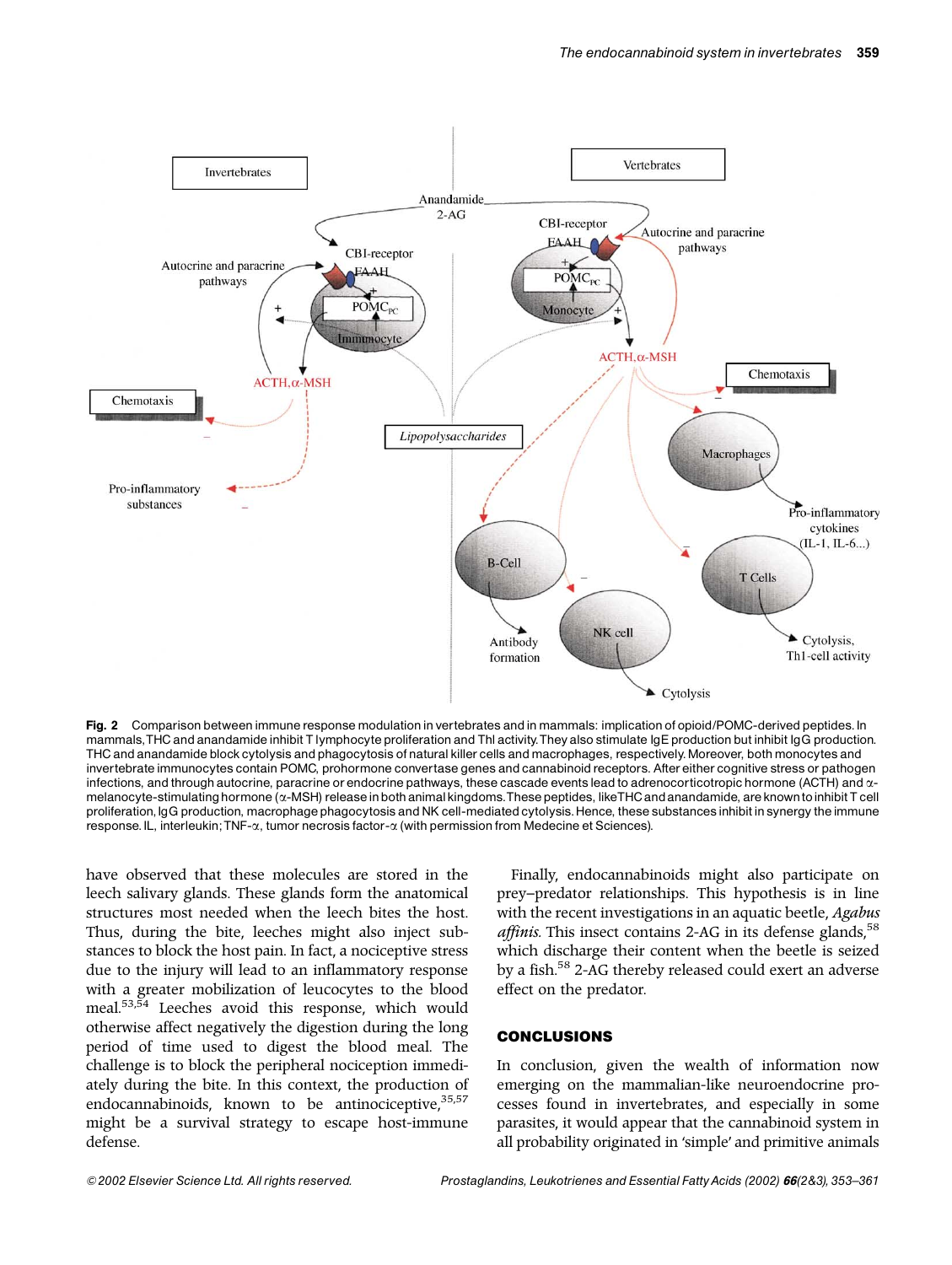<span id="page-7-0"></span>to control physiopathological responses either similar or entirely different from those that are modulated by endocannabinoids in higher vertebrates and mammals.

#### ACKNOWLEDGMENTS

This work was in part supported by the Centre National de la Recherche Scientifique and the NIH Fogarty INT 00045 grant.

#### REFERENCES

- 1. Salzet M., Stefano G. B. Evidence for an Annelid neuroendocrine system: evolutionarily conserved mechanisms. *Placebo*, 2001; **2(3)**: 54–114.
- 2. Stefano G. B., Scharrer B., Smith E. M., Hugues T. K., Magazine H. I., Bilfinger T. V., Hartman A., Fricchione G. L., Liu Y., Makman M. H. Opioid and opiate immunoregulatory processes. *Crit Rev Immunol* 1996; **16**: 109–144.
- 3. Matsuda L. A., Lolait S. J., Brownstein M. J., Young A. C., Bonner T. I. Structure of a cannabinoid receptor and functional expression of the cloned cDNA. *Nature* 1990; **346**: 561–564.
- 4. Munro S., Thomas K. L., Abu-Shaar M. Molecular characterization of a peripheral receptor for cannabinoids. *Nature* 1993; **365**: 61–65.
- 5. Di Marzo V., Melck D., Bisogno T., De Petrocellis Y. Endocannabinoids : endogenous cannabinoid receptor ligands with neuromodulatory action. *Trends Neurosci* 1998; **21**: 521–528.
- 6. Devane W. A., Hanus L., Breuer A., Pertwee R. G., Sevenson L. A., Griffin G., Gibson D., Mandelbaum A., Etinger A., Mechoulam R. Isolation and structure of a brain constituent that bind to the cannabinoid receptor. *Science* 1992; **258**: 1946–1949.
- 7. Devane W. A., Spain J. W., Coscia C. J., Howlett A. C. An assessment of the role of opioid receptors in the response to cannabimimetic drugs. *J Neurochem* 1986; **46**: 1929–1932.
- 8. Di Marzo V. Biosynthesis and inactivation of endocannabinoids : relevance for their proposed role as neuromodulators. *Life Sci* 1999; **372**: 686–691.
- 9. Ueda N., Kurahashi Y., Yamamoto S., Tokunaga T. Partial purification and characterization of the procine brain enzyme hydroyzing and synthesizing anandamide. *J Biol Chem* 1995; **270**: 23 823–23 827.
- 10. Klein T. W., Newton C., Friedman H. Cannabinoid receptors and immunity. *Immunol. Today* 1998; **19**: 373–381.
- 11. Salzet M., Breton C., Bisogno T., Di Marzo V. Comparative biology of the endocannabinoid system: possible role in the immune response. *Eur J Biochem* 2000; **267**: 4917–4927.
- 12. Burnette-Curley D., Cabral G. A. Differential inhibition of RAW264.7 macrophage tumoricidal activity by delta 9tetrahydrocannabinol. *Proc Soc Exp Biol Med* 1995; **210**: 64–76.
- 13. McCoy K. L., Gainey D., Cabral G. A. Delta-9 tetrahydrocannabinol modulates antigen processing by macrophages. *J Pharmacol Exp Ther* 1995; **273**: 1216–l223.
- 14. Zheng Z. M., Spector S., Friedman H. Inhibition by delta-9 tetrahydrocannabinol of tumor necrosis factor alpha production by mouse and human macrophages. *Int J Immunopharmacol* 1992; **14**: 1445–1452.
- 15. Acosta-Urquidi J., Chase R. The effects of delta 9 tetrahydrocannabinol on action potentials in the mollusc Aplysia. *Can J Physiol Pharmacol* 1975; **53**: 793–798.
- 16. McClean D. K., Zimmerman A. M. Action of delta 9 tetrahydrocannabinol on cell division and macromolecular synthesis in division-synchronized protozoa. *Pharmacology* 1976; **14**: 307–321.
- 17. Zimmerman S., Zimmerman A. M., Laurence H. Effect of delta 9 tetrahydrocannabinol on cyclic nucleotides in synchronously dividing *Tetrahymena*. *Can J Biochem* 1981; **59**: 489–493.
- 18. Schuel H., Goldstein E., Mechoulam R., Zimmerman A. M., Zimmerman S. Anandamide (arachidonylethanolamide), a brain cannabinoid receptor agonist, reduces sperm fertilizing capacity in sea urchins by inhibiting the acrosome reaction. *Proc Natl Acad Sci USA* 1994; **91**: 7678–7682.
- 19. Schuel H., Chang M. C., Berkery D., Schuel R., Zimmerman A. M., Zimmerman S. Cannabinoids inhibit fertilization in sea urchins by reducing the fertilizing capacity of sperm. *Pharmacol Biochem Behav* 1991; **40**: 609–615.
- 20. Chang M. C., Berkery D., Schuel R., Laychock S. G., Zimmerman A. M., Zimmerman S., Schuel, H. Evidence for a cannabinoid receptor in sea urchin sperm and its role in blockade of the acrosome reaction. *Mol Reprod Dev* 1993; **36**: 507–516.
- 21. Bisogno T., Ventriglia M., Milone A., Mosca M., Cimino G., Di Marzo V. Occurrence and metabolism of anandamide and related acyl-ethanolamides in ovaries of the sea urchin Paracentrotus lividus. *Biochim Biophys Acta* 1998; **1345**: 338–348.
- 22. Sepe N., De Petrocellis L., Montanaro F., Cimino G., Di Marzo V. Bioactive long chain *N*-acylethanolamines in five species of edible bivalve molluscs: possible implications for mollusk physiology and sea food industry. *Biochim Biophys Acta* 1998; **1389**: 101–111.
- 23. Schmid H. H., Schmid P. C., Natarajan, V. *N*-acylated glycerophospholipids and their derivatives. *Prog Lipid Res* 1990; **29**: 1–43.
- 24. Stefano G. B., Liu Y., Goligorsky M. S. Cannabinoid receptors are coupled to nitric oxide release in invertebrate immunocytes, microglia, and human monocytes. *J Biol Chem* 1996; **271**: 19 238–19 242.
- 25. Stefano G. B., Salzet M., Rialas C. M., Mattocks D., Fimiani C., Bifinger T. V. Macrophage behavior associated with acute and chronic to HIV gp120, morphine and anandamide: endothelial implications. *Int J Cardiol* 1998; **64** (Suppl 1): S3–S13.
- 26. Stefano G. B., Rialas C. M., Deutsch D. G., Salzet M. Anandamide amidase inhibition enhances anandamide-stimulated nitric oxide release in invertebrate neural tissues. *Brain Res* 1998; **793**: 341–345.
- 27. Salzet M., Salzet B., Cocquerelle C., Verger-Bocquet M., Pryor S. C., Rialas C. M., Laurent V., Stefano G. B. Leech immunocytes contain proopiomelanocortin: nitric oxide mediates hemolymph proopiomelanocortin processing. *J Immunol* 1997; **159**: 5400–5411.
- 28. Stefano G. B., Cadet P., Scharrer B. Stimulatory effects of opioid neuropeptides on locomotory activity and conformational changes in invertebrate and human immunocytes: evidence for a subtype of delta receptor. *Proc Natl Acad Sci USA* 1989; **86**: 6307–6311.
- 29. Stefano G. B., Salzet B., Salzet M. Identification and characterization of the leech CNS cannabinoid receptor: coupling to nitric oxide release. *Brain Res* 1997; **753**: 219–224.
- 30. Shipp M. A., Stefano G. B., D'Adamio L., Switzer S. N., Howard F. D., Sinisterra J., Scharrer B., Reinherz E. Downregulation of enkephalin-mediated inflammatory responses by CD10/neutral endopeptidase 24.11. *Nature* 1990; **347**: 394–396.
- 31. Matias I., Bisogno T., Melck D., Vandenbulcke F., Verger-Bocquet M., De Petrocellis L., Sergheraert C., Breton C., Di Marzo V., Salzet M. Evidence for a cannabinoid system in the central nervous